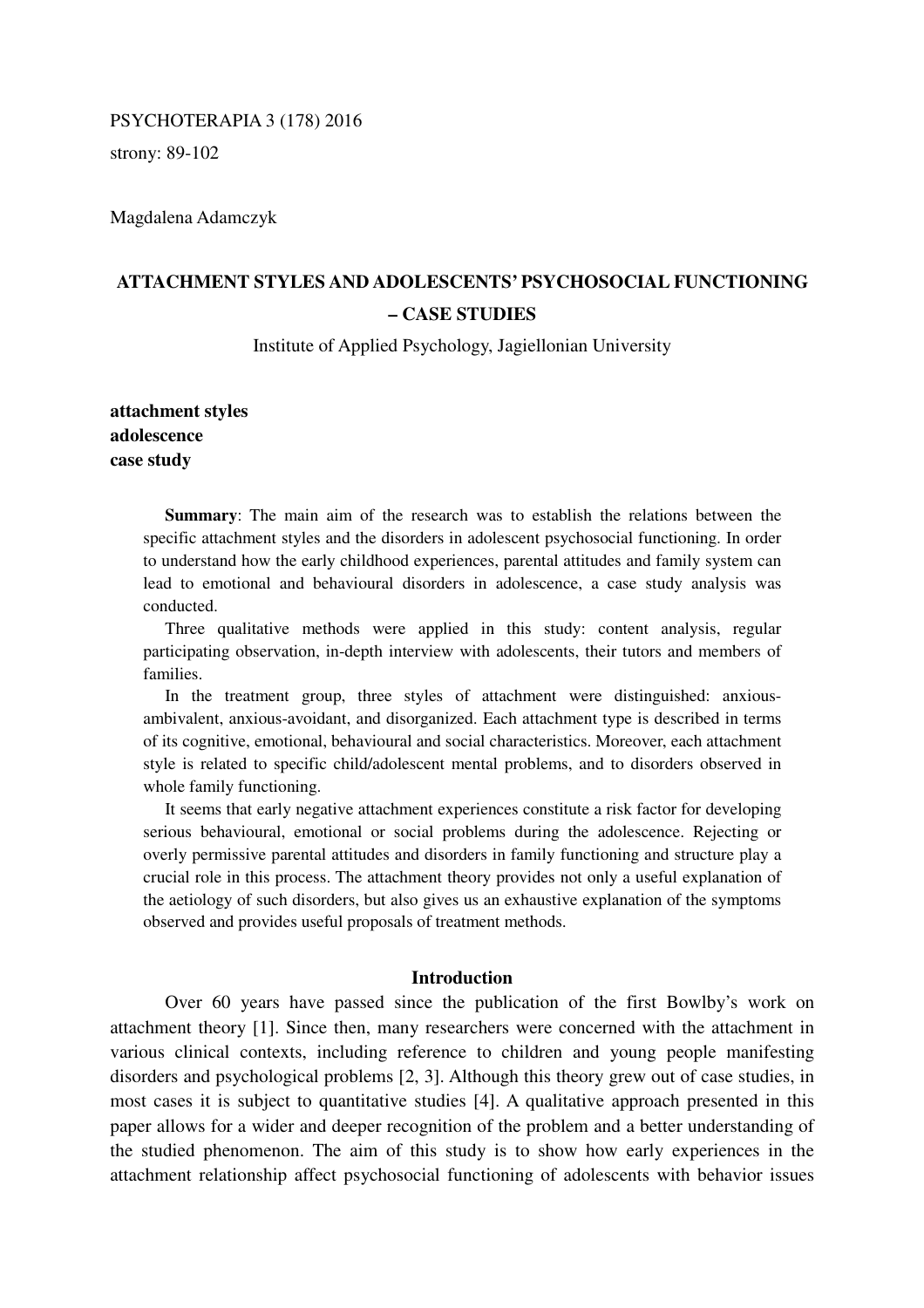and manifesting some deficits in emotional, behavioral and social sphere. The role of the family system and educational attitudes of parents in shaping the observed disorders have been subject to analysis [5].

# **Attachment styles**

 Attachment is a biologically rooted tendency to form strong emotional bonds with caregivers in early years of life. It is a kind of base, frame for further development. Internalized experience of early relationship attachment accompanies an individual in adolescence and adulthood in the form of internal operating models. This term defines relatively stable elements of personality that store early experiences of bonds with caregivers and define important aspects of self-image, image of other people and the relationships with them [4].

 Attachment styles are formed on the basis of early experience of bonds with caregivers. We can define them as a type of internal operating model, which controls not only feelings and behaviour, but also attention, memory and cognition [6]. The classical classification of Mary Ainsworth has three attachment styles: secure, anxious-avoidant and anxious-ambivalent [7, 8]. In the secure attachment a baby looks for intimacy and contact with a mother, which does not bother him in the effective exploration of the environment. In the situation of distress it is easy to calm the baby. The mother (or the person performing this role) is available — both physically and emotionally — responsive, attentive and sensitive to the needs of the juvenile. The child develops a self-image as a person deserving of love and satisfying his/her needs. The child develops a positive self-esteem and sense of competence in social interaction. Others are perceived as loving and supportive and relationship with them — as giving joy and satisfaction. Children who are assessed as attached with anxiousavoidant style, are apparently not interested in the mother, avoid her, but in a situation of being left by her they experience strong stress. Their caregivers are usually overcontrolling, rejecting or indifferent, and the child develops a belief that is not worthy of love, other people are unavailable, and contacts with them cause failure and frustration. Anxiety-ambivalent attachment style is characteristic of children whose mothers behave in an erratic and inconsistent way. They are more passive and irritable than other types, tend to stay close to their mother, but does not initiate contact with her and do not engage in exploration of the environment. Being left by the mother causes anger, which is not easy to sooth. Such children develop a belief of their own inefficiency and low value, and relationships with people appear to them as unpredictable and that could not provide satisfaction of needs.

 Main and Solomon [9, 10] enriched the Ainsworth's classification with a disorganized attachment style — observed in children who experienced psychological or physical violence in relationships with caregivers. They do not develop a consistent way of coping with experienced stress and of regulating emotions; one can observe bizarre behaviour indicating confusion, such as contradictory: incomplete, interrupted movements, stereotypes and freezing [11]. In later years, these children often exhibit behaviour control, both in relation to their peers and caregivers.

Bartholomew and Horowitz [12] developed four-category model of attachment styles; they placed them on two dimensions — positive and negative image of oneself and others. Individuals with high self-esteem and appreciating others are characterised with secure type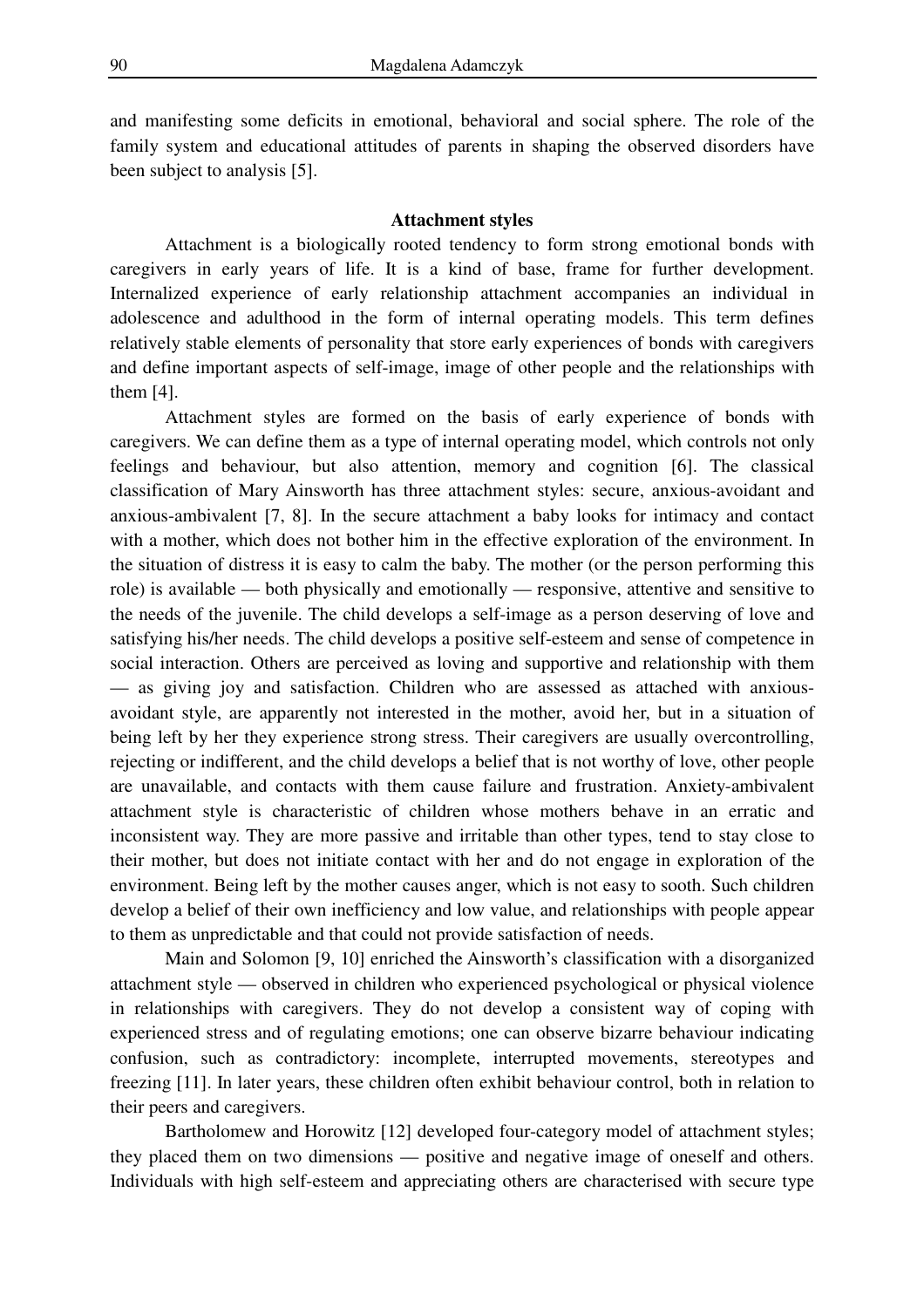of attachment. Low self-esteem with a positive image of other is typical of preoccupied individuals (style corresponding to the anxious-ambivalent attachment style of Ainsworth). The authors distinguish two avoidant styles — dismissive–avoidant that occurs in people with a positive self-image and a negative image of others, and fearful-avoidant, appearing when both self and the others are assessed in a negative way.

# **Attachment in adolescence**

 During puberty there is a transformation of attachment relationships. Adolescence brings with it the need to resolve the autonomy-dependence conflict and, therefore, the need to reformulate family relationships. In adolescence, a significant role is played by peer group, there are first romantic relationships. The family continues, however, to be the child's basic educational environment providing patterns of personal interaction and teaching social roles and rules of moral conduct. Despite a temporary weakening of the bond between teenagers and their parents, it is important to maintain a balance between closeness and independence, allowing optimal development [13]. Although the literature on attachment traditionally attributed greater importance to the mother, in recent years the important role of the father in the educational process have been increasingly emphasized [14–16]. Trustful attachment relationship is strongly related to the quality of psychosocial functioning of adolescents, providing not only secure base for the development of autonomy, starting new activities and facing challenges, but also the ability of adequate emotion processing in relationships with peers [17, 18].

 Systemic concepts of the family assume that one cannot interpret symptoms presented by the patient in isolation from the family system in which they function. A key aspect of therapy then becomes not a psychopathology of the individual, but his/her relationships with significant others. Interactions between family members are circular, i.e. interactions are reciprocal and cause and effect relationships are complex. Reported symptoms of disorders are often understood as an attempt to preserve the family homeostasis, such as when focusing on the difficulties expressed by a child allows to divert attention from the problems in the marriage of parents. Triangulation, i.e. engaging a child in a conflict between parents by the retraction of the minor in coalitions with his/her mother or father against another caregiver is especially unfavourable for the proper development of a child. The reversal of roles between a child and a parent, i.e. parentification, is very common in broken or pathological families. Clear and flexible boundaries between individual members, subsystems of the family and between the family and the environment play an important role in proper functioning of the family. Too rigid or too permeable boundaries lead to the development of numerous abnormalities [19–21].

 Children and adolescents with insecure attachment styles, compared to peers with secure attachment styles, often exhibit psychological disorders and problems [22, 23]. Attachment style is not determinant in this process but rather one of the risk factors. Although the results are varied and sometimes incoherent, there are correlations between attachment styles and the incidence of certain difficulties. Externalizing disorders: oppositional defiant disorder, conduct disorders, aggression, substance use, and antisocial behaviour are frequently observed in children and adolescents with anxious-avoidant attachment style. Anxiousambivalent attachment style is usually associated with a tendency to internalize, while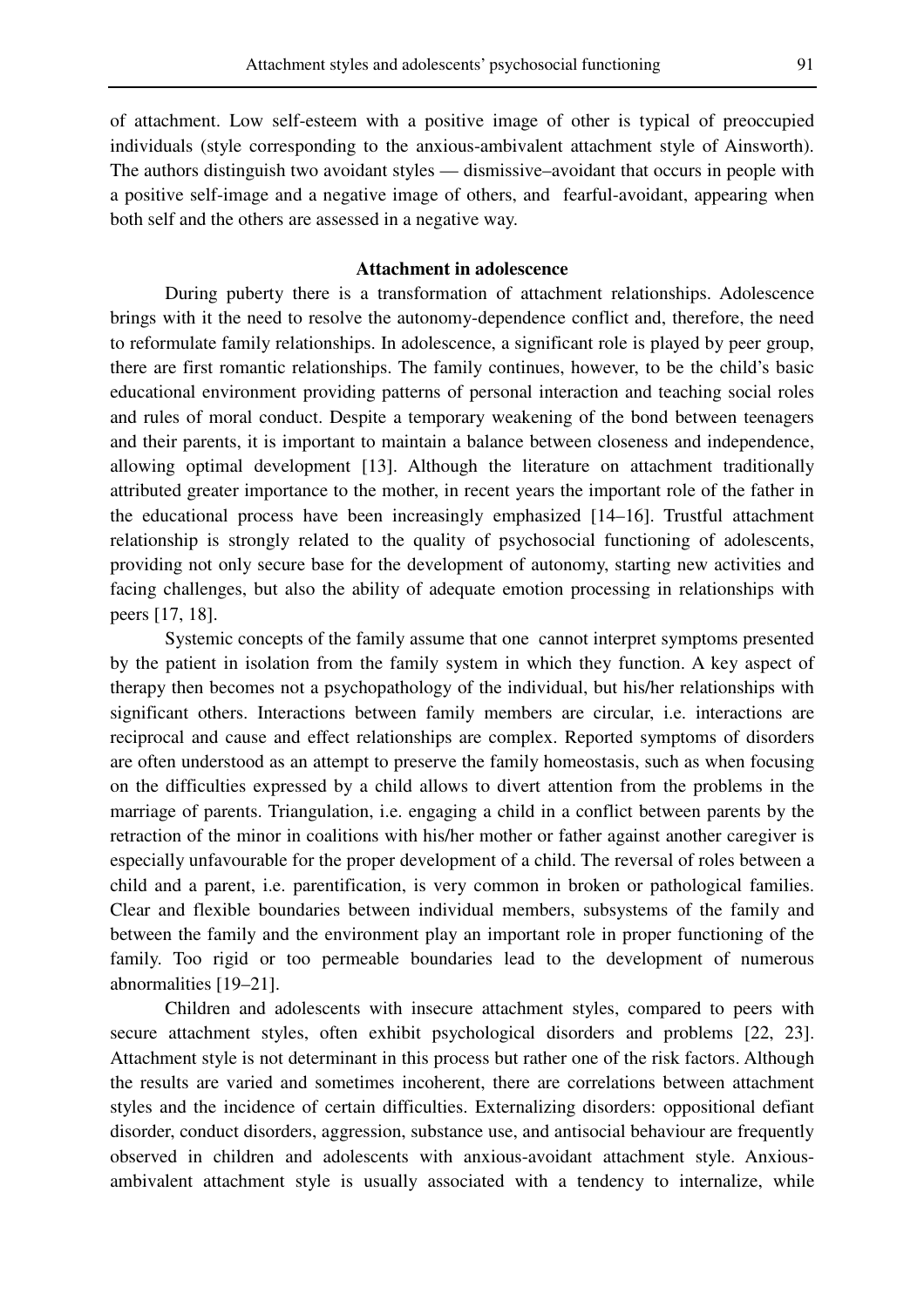depression and anxiety are the most common problems. Disorganized attachment, in addition to the tendency to aggressive or control behaviour, carries a higher risk of developing antisocial and borderline personality disorder [23, 24].

# **Method**

 The study was conducted in a group of eight teenagers aged 13 to 18 years, consisting of seven girls and one boy. The subjects are pupils of 24-hour care and educational centre of socialization type, in which they were placed by court order due to: non-compliance with compulsory school attendance, severe conflicts in the family preventing the normal development of a child, or as a result of an escape from the family home. The pupils during their stay at the educational centre fulfil compulsory education in schools or through individual learning. With the permission of the court and the facility management after some time the children are allowed to spend the holiday in the family home, they may also be visited by caregivers throughout their stay. On the daily basis they remain under the care of educators and a psychologist.

 Data collection and analysis was performed using qualitative methods [25]. An analysis of the content of documents: expert opinions and service notes was conducted. The works of teenagers performed during psychological classes (psychodrawing, therapeutic collage, written utterance) were also analysed. Pupils were subject to systematic participant observation, which lasted from two to five months, depending on length of the stay. Children were observed during organized classes, activity in leisure time and free interaction with peers, staff and family members. Free and in-depth interviews regarding the history of life of teenagers, their future plans, and the current difficulties in inter- and intrapersonal sphere, with special emphasis on relationships with parents, partners and peers supplemented the observations. Additional interviews with family members and facility staff were also conducted. On the basis of observations and interviews regular notes were made.

### **Research problem and hypotheses**

 The problem, which prompted the author to conduct this study, were disturbances in the sphere of emotions, behaviour and social relations observed in teenagers. From the perspective of attachment theory these deficits can be explained by analysing early childhood relationships with parents, on the other hand, systemic theories highlight the role of the family system in the development of disorders in adolescents. Therefore, the following research hypotheses were formed:

- 1) The majority of the studied adolescents will display insecure attachment styles, determined on the basis of documents analysis, observation and interviews.
- 2) Deficits observed in emotional, behavioural and social sphere can be associated with early childhood disorders of attachment relationships.
- 3) Different attachment styles will be characterized by a different picture of psychosocial functioning and mental health problems of young people.
- 4) In the studied family systems, we will be able to distinguish certain common features affecting dysfunctions observed in adolescents.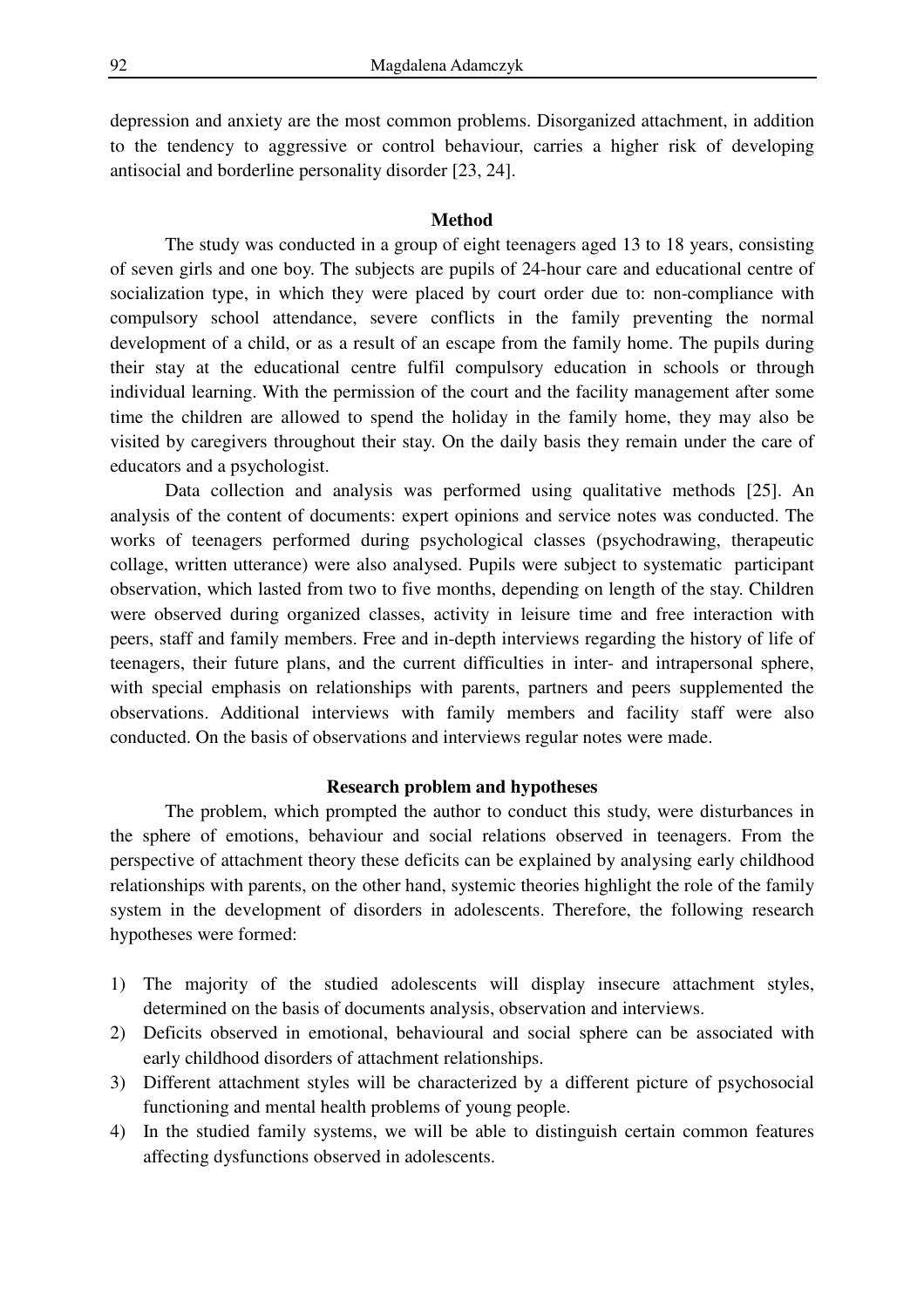#### **Results**

 Three groups of adolescents were distinguished as a result of research procedures: group with anxious-ambivalent, anxious-avoiding and disorganized attachment style. Analysing and interpreting the results, the author decided to use Ainsworth's tripartite concept of attachment styles, Bartholomew and Horowitz's four-factor concept, as well as to take into account the disorganized attachment style described by Main and Solomon. The reason of reference to the concept of Ainsworth was strong theoretical and empirical background of this theory documented in numerous research. On the other hand, it seems insufficient to describe the diverse manifestations of disorders of attachment relationships. An important extension of Ainsworth's classification is the concept proposed by Bartholomew and Horowitz which divides anxious-avoidant style into dismissive-avoidant and fearful-avoidant, on the basis of differences in valuation of the Self (evaluated positively by dismissing and negatively by fearful respondents), as well as disorganized attachment style implemented by Main and Solomon. The above-mentioned styles are reflected in the collected material, and therefore it was decided to refer to all of these theories.

# **Anxious-ambivalent attachment style**

 The first group included three teenagers. In their statements, one can find references to depressive triad of Beck [26]: the conviction of their incompetence ( "I'm hopeless", "I'm no good", "I'm stupid"), a negative image of the world ( "nobody cares about me", "I'm never going to find anyone") and their own future ( "I will fail anyway", "it doesn't make sense"). The observed cognitive schemas have their source in the internal operating models (knowledge about themselves, others and interactions between them) developed in the first years of life in relationship with the caregiver. If the mother responds to the child's needs in an erratic way, she is alternately overprotective, rejecting or indifferent, the child develops fear of abandonment, combined with a low sense of self-efficacy, passivity and reluctance to take on challenges, as well as a tendency to exaggerate the negative emotions in order to gain the caregiver's attention [16, 17, 28]. Excessive emotional dependence on attachment figures impairs the ability to carry out developmental tasks of adolescence: the development of autonomy and identity formation [27]. The observed adolescents have major problems with separation from caregivers — one of the surveyed teenagers is not able to leave the centre alone, he needs to be transported to school and dealing with all medical and official matters requires his mother's company. At the age of 15, he had problems with exercising basic household chores and preparing for school independently. Any separation from the mother or the mother's refusal to meet his needs causes severe distress and outbursts of anger inadequate to age. After several months of staying in the facility the teenager gradually began to learn how to be independent and how to control his emotional states.

 Characteristic feature of interpersonal relationships in this group is excessive searching for closeness, probably due to fear of loneliness and conviction that "I will not be able to cope alone". The established romantic relationships and friendships usually are not satisfactory, however, they reduce the experienced anxiety [17]. On the other hand, adolescents are very sensitive to signs of potential rejection. They response with strong fear and anger, which are difficult for them to control; their behaviour somewhat provoke a real rejection [29, 30]. In relations with peers they play a role of a victim, becoming the scapegoat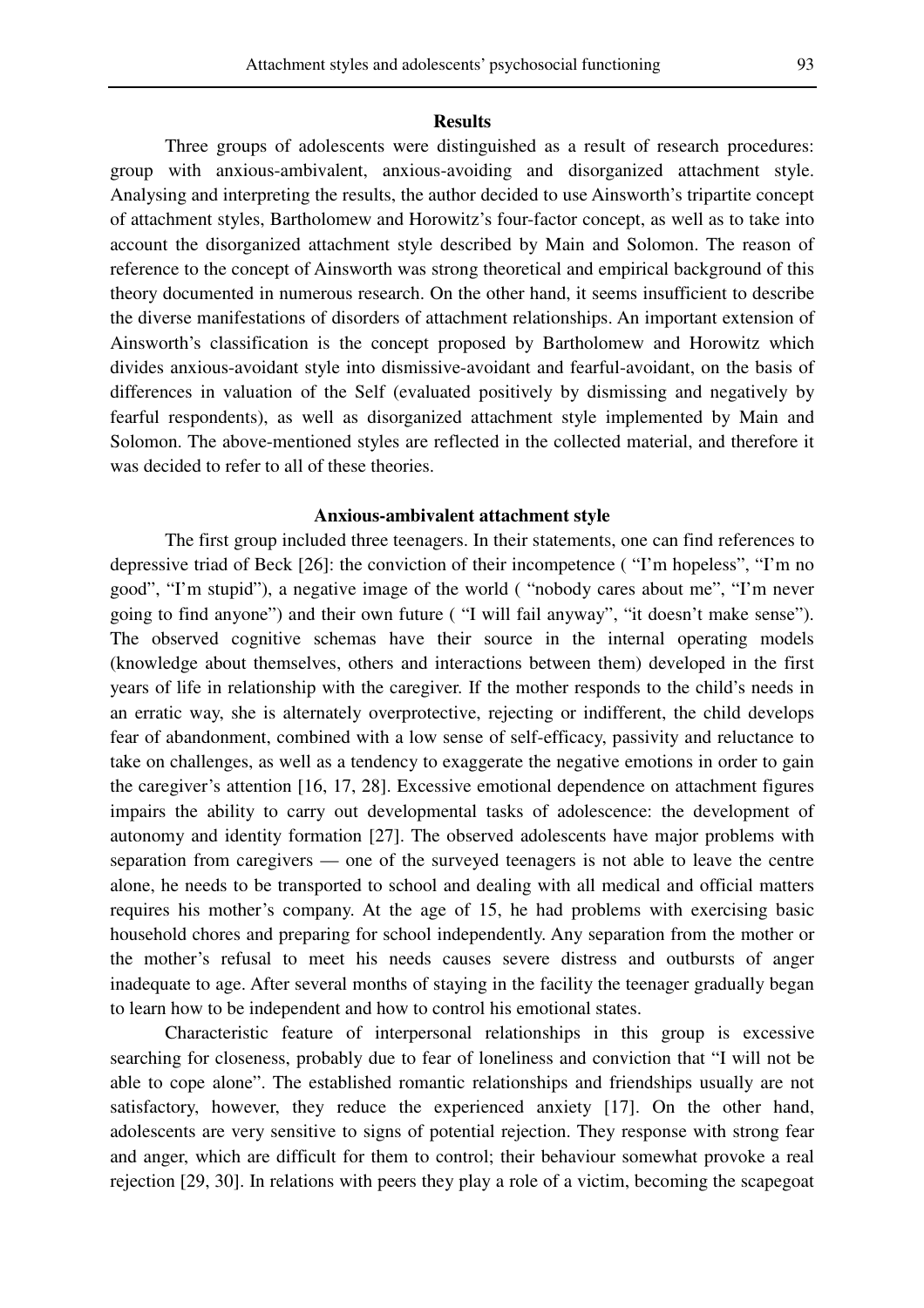of the observed group [31]. In the studied adolescents often appear psychosomatic symptoms (usually pain), which are probably a form of "cry for help" and a form of drawing their caregivers' attention to them [14, 16]. One of the girls, a victim of physical assault by another pupil, for a few days suffered from severe headaches and stomach aches, nausea and fainting, which required a number of medical consultations, which did not show anything. The more care she experienced, the more the pain intensified. When the caregivers and the girl were distracted from the problem, the symptoms suddenly disappeared.

 A common feature of family systems of the studied teenagers are mental disorders (usually alcohol dependence) of one of the parents and educational failure of his/her partner forced to lone parenthood or caught up in long-term marital conflict. A direct consequence of this state of affairs is pulling a child in a coalition against the "evil" parent. In a situation where parents are preoccupied with solving their own problems and marital conflicts, upbringing of children becomes secondary. The symptoms presented by young people seem to be their cry for bestowal of attention and love. Unstable family situation (divorce, change of residence, a new partner of a parent) does not facilitate developing a sense of security. Interestingly, most of the study group came from large families, which may also affect the perceived deficit of parental care. Moreover, in the past, all the respondents suffered from psychological or physical violence and negligence on the part of the caregivers. As a result of these difficult experiences one of the teenagers was diagnosed with posttraumatic stress disorder, and emotional and behavioural disorders, and another one with elevated levels of depression and anxiety.

#### **Anxious-avoidant attachment style**

 Anxious-avoidant attachment style was found in three adolescents. Referring to the classification of Bartholomew and Horowitz [12], one can identify the two poles of this style: fearful-avoidant and dismissive-avoidant. The first is associated with a negative image of oneself and the world resulting in low self-esteem, high levels of experienced anxiety and withdrawal from social contacts. Negative self-esteem leads to low self-efficacy, resulting in a large passivity and dependence on caregivers. A teenager with this attachment style is reluctant to establish relationships with peers and meeting new people causes severe discomfort. She is very shy, slowly adapts to new conditions, she looks for support and help from adults. Interestingly, these barriers disappear when she makes contact via the Internet the network provides a secure distance and anonymity, one can withdraw from the relationship at any time, as well as create own image in any way. On the other hand, it offers emotional support and acceptance of a wide range of friends [17]. Contemporary adolescents more and more often establish partnerships in this way — in the study group, more than half of teenagers had a relationship with someone they met online.

 The clinical picture of the difficulties of the described teenager includes anxiety and depressive disorders, school phobia, self-harm and substances use (nicotine) — problems characteristic of anxiety component. Dismissive-avoidant attachment style is somewhat different. Here, negative image of the world coincides with a positive self-esteem. Girls with this attachment style, are reluctant to talk about personal subjects. They rarely speak about the past and in very general way [32]. They show mistrust and latent hostility toward adults, taking the form of passive aggression. They have major difficulty in adapting to the prevailing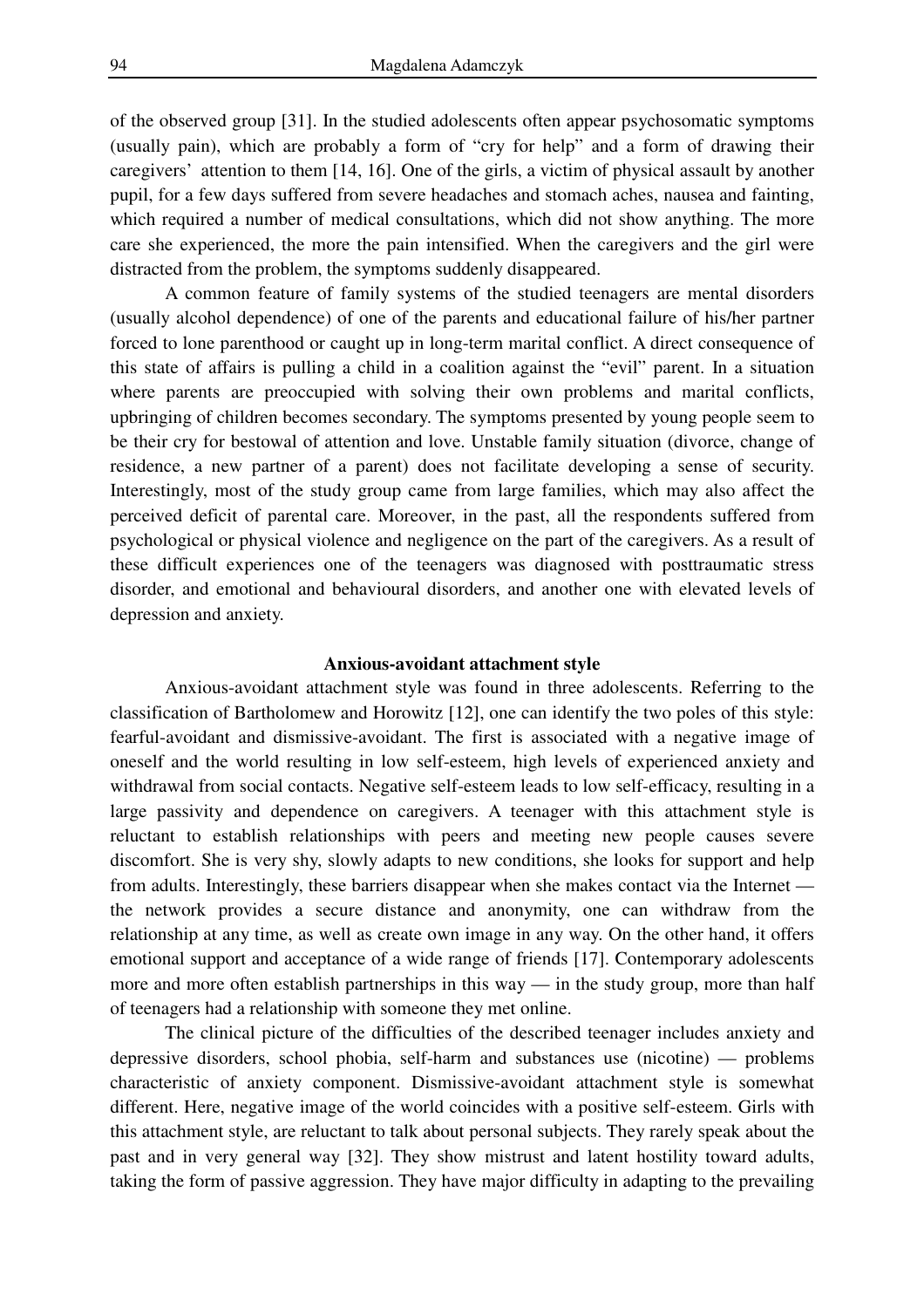norms and social rules, revealing oppositional defiant and antisocial behaviour (taking risky behaviours, escapes, ignoring caregiver's commands, not fulfilling obligations, malice, teasing others, avoiding peer relationships) [3, 16]. Girls have a particular problem with constructive expression of anger — it is usually suppressed or repressed which leads to outbursts of verbal or physical aggression. All the described adolescents in this group also exhibit significant deficits in the skills of experiencing, expressing and reading emotions [33]. This is probably due to poorly developed mentalisation skill — the ability to understand interpersonal behaviour in terms of mental states. Mentalisation deficits occur when caregivers slightly reflect the emotions of a child, which is characteristic of overcontrolling, rejecting or indifferent parents of anxious-avoidant children [34].

 Families of the described adolescents lacked significant person of the father because of addiction, absence or emotional rejection of the child by the father. Mothers' style of upbringing, however, was too permissive, thereby preventing the introduction of discipline and clear boundaries. Upbringing by submissive, lonely mother or the one experiencing violence from her husband on one hand gave the girls a sense of insecurity and lack of support of their family, and on the other, conviction that they need to cope on their own, which often appears in their statements: "I can handle alone", " I don't need help from anyone", "my life is my business, in which nobody should interfere". One of the girls at the age of four, had been put under the care of grandparents, so that the mother was be able to devote herself to bringing up another child. When she returned home, she witnessed many years of conflict between her parents — submissive, helpless mother and aggressive, dominant father, in which she was included by entering a coalition with her mother against her father. For many years, the symptoms presented by a girl (escapes from home, truancy, learning difficulties) were an axis of conflict between the parents. At the age of 16, the teenage girl decided to escape from the overly enmeshed and dysfunctional family system, searching for help in an emergency care. When she was admitted to the facility, family situation changed — the father entered into a coalition with the younger daughter against her mother, and the relationship between a teenager and her sister and father broke. The teenage girl became pregnant, perhaps in an attempt to compensate for the breakdown of the family of origin [19–21].

#### **Disorganized attachment style**

 Features of disorganized attachment style can be seen in two pupils. The first of them was admitted to the facility due to significant problems in behavioural, emotional and social sphere. The girl had been abandoned by her mother in the first months of life, and the grandmother took the role of caregiver. The girl's father in her first years of life was in prison. Parents abused psychoactive substances. The house was emotionally cold, and after the return of her father arose conflicts in the family. The girl in the last years of primary school education began to cause problems which intensified in the lower secondary school. Then also appeared reports on the use of psychological and physical violence by the father.

 The teenager was diagnosed with oppositional defiant disorder and conduct disorder (such as temper tantrums, constant opposing and arguing with adults, increased conflicts with peers, threats, extortion, beatings, truancy), accompanied by the characteristics of attention deficit hyperactivity disorder (ADHD) [35, 36]. The teenager used psychoactive substances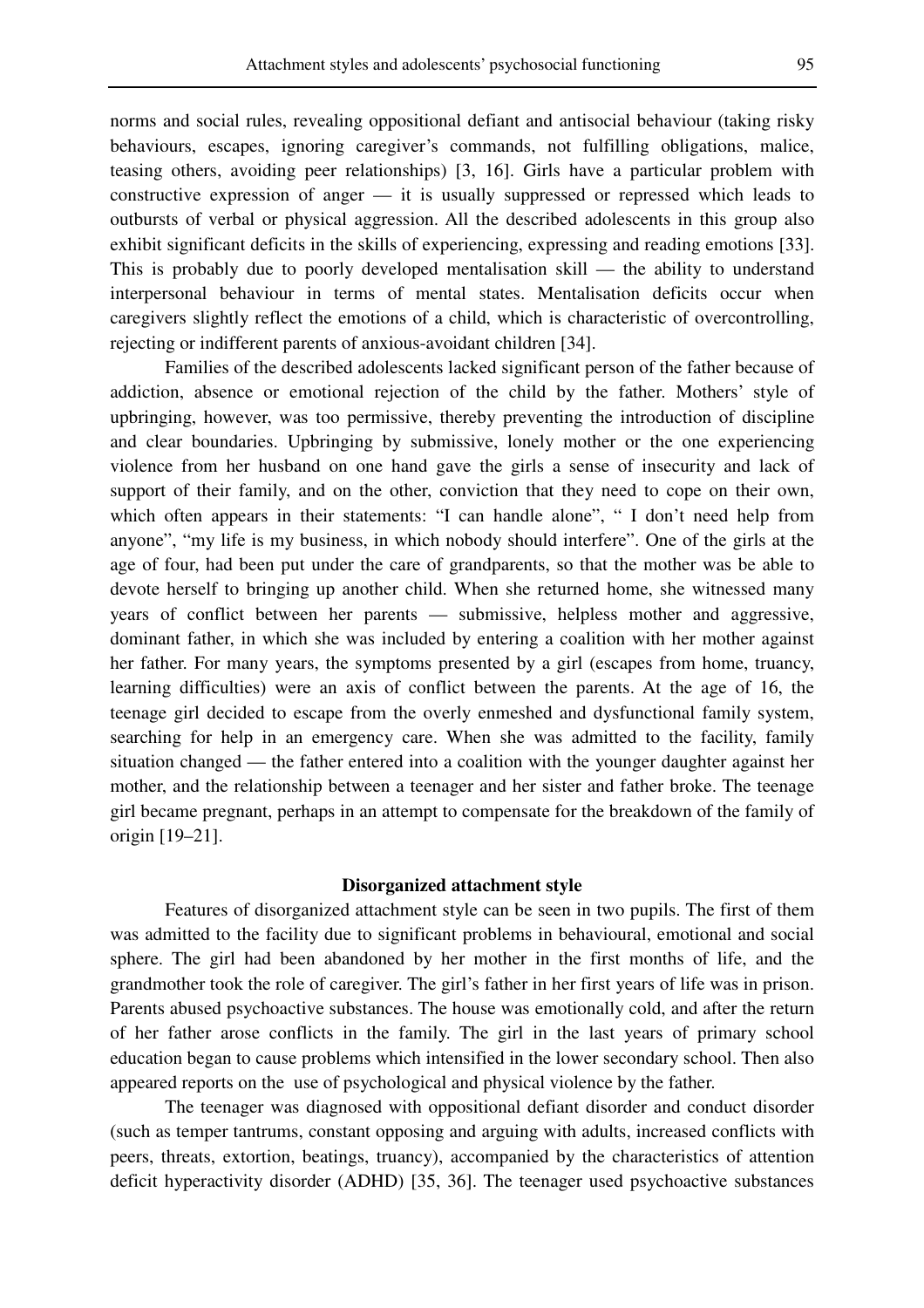(alcohol, marijuana) and abused nicotine. She is very suspicious, especially toward adults which can be clearly seen in her statements ("I don't believe you", "you are always lying to me"). She perceives the world as a threatening place and attributes others with hostile intentions and willingness to act against her ("you want to put me in the juvy", "you don't care about me", "you are starting with me again"). She has problems with controlling and expressing difficult emotions, especially fear and anger [16]. In response to the perceived threat and experienced stress she behaves aggressively, directing anger directly at the other (physical and verbal aggression), or indirectly to herself (superficial self-harm, health- or welfare-threatening behaviour: alcohol consumption, an offense against the regulations, resulting in reduction of privileges). These behaviours can be understood as a form of actingout — expressing the difficulties experienced in the inner world through a destructive action [37]. The girl has major problems with establishing bonds with peers, which are partly compensated by taking numerous online contacts. She tries to get attention and impress peers by deviant behaviour (vulgarity, substance use, truancy, provocative sexual behaviour). For this reason, she easily falls into the role of a scapegoat. Then she tries to gain control over the environment by means of threats, blackmail and denunciations. It seems that using improper behaviour she tries to attract the attention of adults [35] — they often appear in situations where caregivers are focused on the problems of other pupils or when the girl's father seems to lose interest in her.

 The last of these pupils went to the facility as a result of an escape from the adoptive family. As in the previous case, the girl herself wanted to leave the family home and be placed in the centre because of experienced psychological and physical violence. The teenage girl was raised by a mother addicted to alcohol and an aggressive, repeatedly punished with imprisonment, father. In the family there were drastic scenes (brutal psychological and physical violence), of which the girl spoke reluctantly. From an early age she had been taking care of his younger brother, replacing inefficient mother. Her father treated her as his confidante and the head of the family, which on one hand had, to lead to a conflict of loyalty in relation to the mother, and on the other, led to the occurrence of the phenomenon of functional and emotional parentification — a situation in which the child takes over the duties of parents and sacrifices his/her own well-being to take care of satisfaction emotional and material needs of adults [38]. Perhaps the excessive need to control the environment, observed in children and adolescents with the disorganized attachment style [10], has its origins not only in a low sense of security, but also in the need to take over a premature and excessive responsibility for themselves and other family members.

 At the age of 9, the girl found her way to an orphanage, after three years she was in the adoptive family, and after the next four years in the care and educational centre. According to the parents, apart from a few incidents at the beginning of the period of adoption, the teenager did not show serious educational problems. After coming into the facility she presented herself as a well-mannered person, conscientious and willing to cooperate. Over time, she revealed many deficits in emotional, behavioural and social sphere. The girl has great difficulty in coping with stress, frustration and criticism; she usually adopts a defensiveaggressive attitude in such situations. She is characterised by excessive emotional lability, and difficulty in expressing and controlling experienced feelings. In relation to the caregivers she shows divers and changing attitude, from excessive closeness to hostility and rejection. She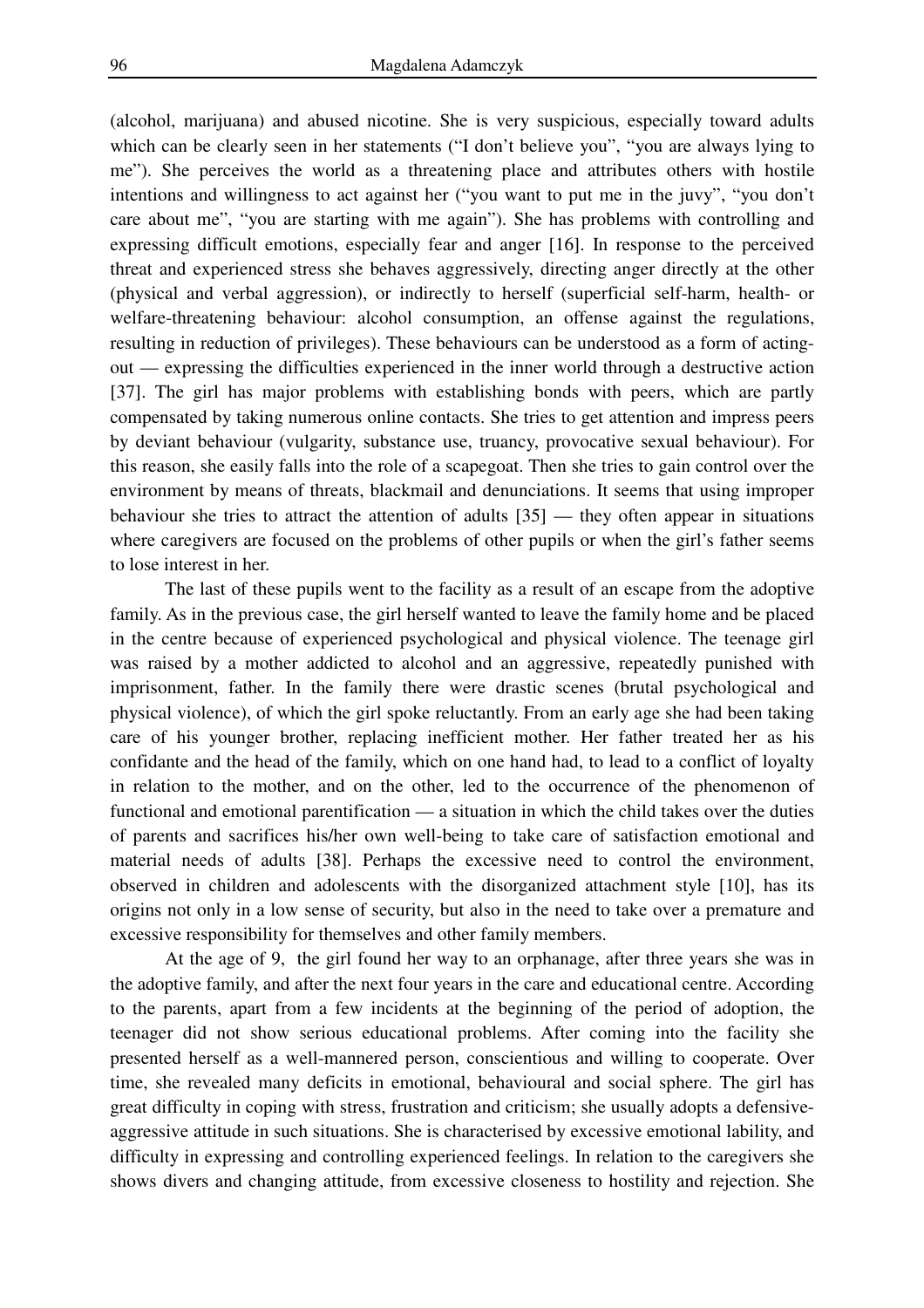does not find herself in a peer group, in relation to other pupils she adopts superior and moralizing attitude. More and more often she also manifests oppositional defiant behaviour (not fulfilling her obligations, escaping from school and educational institution).

 Despite the different climate and picture of disturbances in the described cases, similar mechanisms can be seen behind them. Both girls are trying to control their environment one doing it by threats and blackmail, the other trying to impose her own rules [32]. Failure leads to outbursts of anger and grief. None of them can take responsibility for her behaviour or reflect on it, and they blame the environment for all the problems. The teenagers are trying to draw the attention of peers and caregivers by all means through deviant behaviour or overemphasizing their own advantages. They also exhibit narcissistic features — grandiose sense of importance, expectation of special treatment, using others to achieve their goals, lack of empathy, jealousy and arrogance, with low self-esteem and difficulties in establishing satisfactory interpersonal relationships. Such features are common in people who did not receive enough parental support and love in childhood [39, 40]. In the past, girls experienced negligence and abuse by adults, which not only affected the development of low self-esteem, lack of self-competence and numerous difficulties in the sphere of emotions and behaviour, but also resulted in mistrust and aversion to the use of social support, which makes therapeutic work difficult.

#### **Conclusions**

 Analysis of the collected data allowed to confirm the research hypotheses. Characteristic features of insecure attachment styles: anxious-avoidant, anxious-ambivalent and disorganized attachment style, were observed in all studied adolescents. Young people with anxious-ambivalent attachment style are characterised by low self-esteem, fear of loneliness and excessive dependence on caregivers, in adolescents with anxious-avoidant attachment style, one can observed reluctance to engage in interpersonal relationships and difficulties in experiencing and expressing emotions. Teenagers with disorganized attachment style present a wide range of anti-social and oppositional behaviour, attempt to control the environment, and, in stressful situations, response in an inconsistent and chaotic manner [3].

 It was possible to link difficulties in emotional, behavioural and social sphere showed by the teenagers with disturbances of attachment relationships with their caregivers. It has been noted that rejecting attitudes of parents lead to the lack of trust in adults, and inadequate parental care leads to mentalisation deficits in children, leading to impaired emotional development [33]. It also seems that a lack of a significant person of the father, with overly permissive attitude of the mother may predispose oppositional defiant and antisocial behaviour. Upbringing by inconsistent parents who are in conflict with one another causes insecurity and intense fear of abandonment, resulting in either excessive dependence and searching for close relationships in adolescence, or exaggerated desire for independence and unwillingness to engage in interpersonal relationships.

 The teenagers involved in conflicts between parents also present difficulties in direct expression of anger, low tolerance to frustration and a tendency to outbursts of anger and aggression [38]. The observed or experienced violence seems to be the factor that mostly affects the occurrence of difficulties in the sphere of emotions and behaviour through a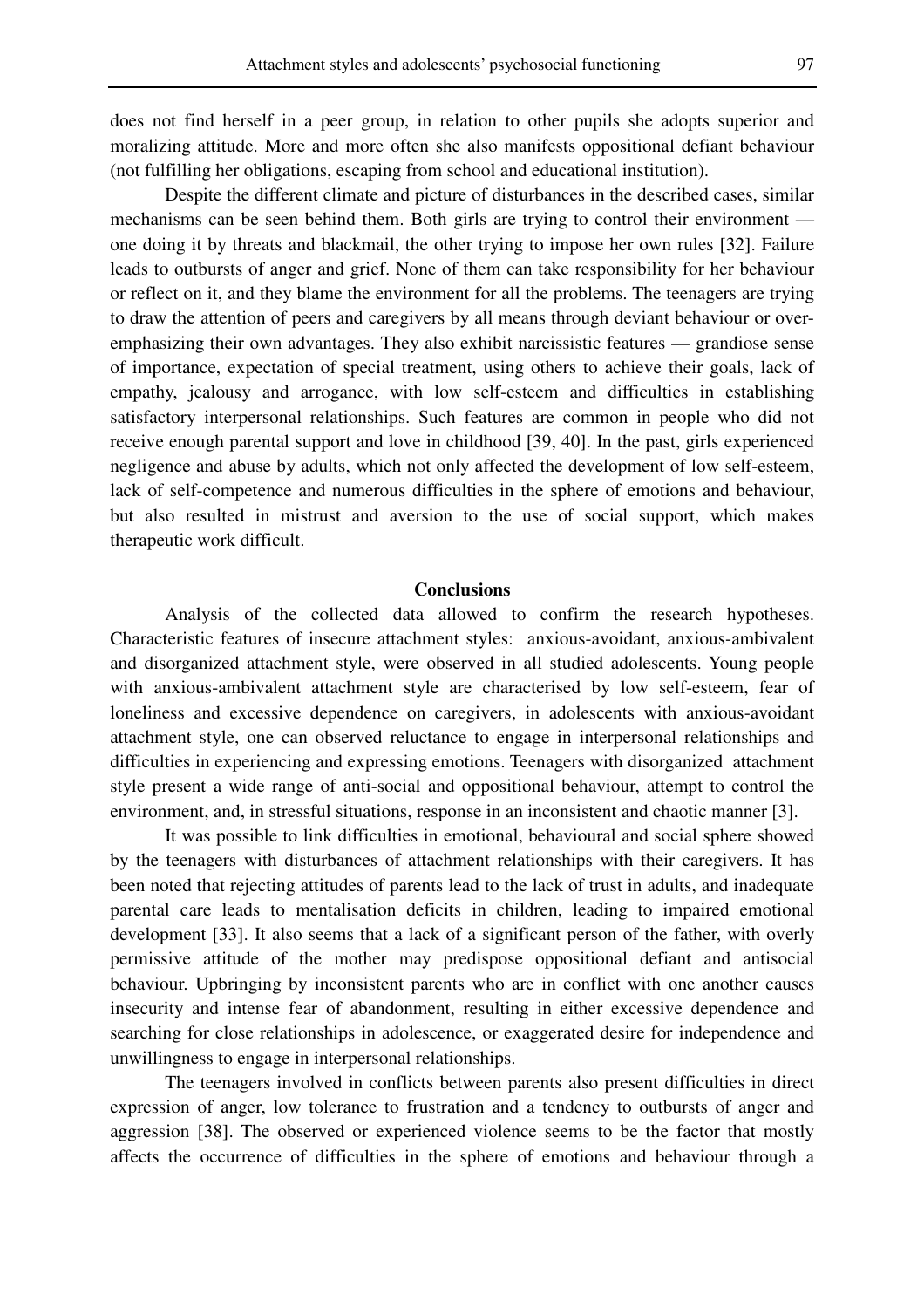development of dysfunctional mechanisms to deal with stress, such as fixed patterns of aggressive and antisocial behaviour [41].

 In the study it was observed that different attachment styles are characterised by a different picture of psychosocial functioning and mental health problems of young people. Adolescents with anxious-ambivalent attachment style, as well as those with fearful pole of anxious-avoidant attachment style, are diagnosed with anxiety and depressive disorders, posttraumatic stress disorder, somatization and abuse of nicotine, less frequently observed disorders are oppositional defiant disorder and aggression, characteristic of dismissiveavoidant attachment style [13]. The greatest intensity of mental problems is manifested by adolescents with disorganized attachment style — there are oppositional defiant disorders and conduct disorders, attention deficit hyperactivity disorder, substance abuse, interest in the sexual sphere which is inadequate to age, verbal and physical aggression, direct and indirect self-aggression, acting-out and dysfunctions in the emotional sphere. This confirms the findings of other authors who claim that this is the type most vulnerable to the development of mental disorders [10, 41].

 The analysis of family systems allowed us to identify certain common features affecting dysfunctions observed in the pupils. The main risk factors include: the observed or experienced psychological or physical violence, total or partial deprivation of parental care, inconsistent, rejecting, neutral, overly restrictive or permissive attitudes of parents, lack or break of the emotional bond between a caregiver and a child, conflict between parents, involving children in the coalition against one of the parents, lack of clear boundaries and rules prevailing in the family home, lack of stability in the functioning of the family (moving to another place of residence, divorce, change of partners), alcohol abuse and other mental disorders of parents and a low socioeconomic status of the family [3, 24].

 This study has, however, some limitations. Firstly, attachment styles have not been evaluated on the basis of standardized tool, and hence it is impossible to clearly assess the validity and reliability of the used methods [42]. The second weakness of the analyzes is too homogeneous composition of the sample and a small sample size. The group of eight teenagers subject to observation and interviews included only one boy which significantly reduces the possibility of concluding about the influence of attachment styles on the level of functioning in adolescent males. Moreover, none of the teenagers from the study group was identified as being attached in a secure manner. This may be a result of actual experience of the respondents, however, confirmation error committed by the researcher cannot be ruled out. To avoid these imperfections, in subsequent studies, qualitative methodology should be supported by quantitative methods, or participant observation and in-depth interview should be replaced by standardized qualitative methods. It would also be worth to involve competent judges to evaluate the collected material. Research should be conducted on a larger group, balanced in terms of gender. Perhaps a research project designed in such a way would allow to identify people with secure attachment style in the study sample.

 On the basis of longitudinal studies published in recent decades one can say that attachment styles are characterised by moderately high stability in life of the individual, raging, according to different authors, from 57 up to 75% [2, 28, 43]. This does not mean, however, that the difficult childhood has irreversible impact on human life. Positive experiences can change insecure attached style, which is called "acquired trust" or "security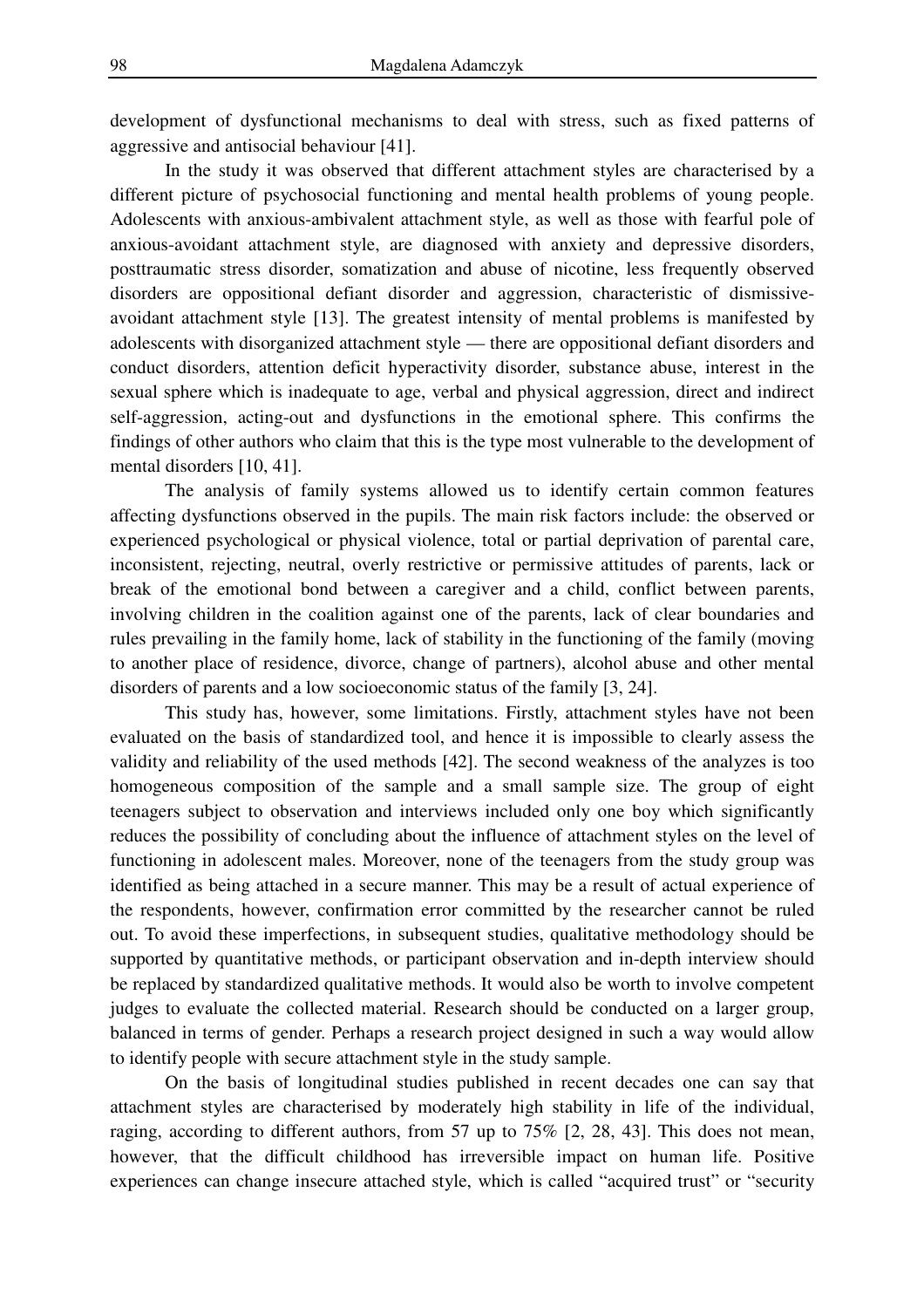by learning". A so-called "resilience tutor" — a person with whom the individual establishes a strong relationship, based on trust, giving a sense of security and comfort, may play a significant role in this process [44]. In case of teenagers a tutor may be a specialist working with them — psychiatrist, psychologist, psychotherapist or educator. Stability of the environment facilitate the sustainability of attachment styles — it seems then, that temporarily disconnection of the child from the family system and parallel work on making changes in the family may facilitate working on the difficulties arising from inadequate parental care. It cannot be forgotten, however, that long-term institutional care can be a factor distorting patterns of behaviour [2–4]. Therefore, it is especially important to maintain a balance between care and educational interventions, so when eliminating undesirable behaviour of teenagers do not forget about their basic needs of security and closeness. Consistent and predictable responses of caregivers, establishing clear boundaries and rules, care full of genuine concern, empathy and unconditional acceptance, providing social support and caching experienced stress can modify early attachment experiences [6, 45].

#### **References**

- 1. Bowlby J. Child care and the growth of love. Baltimore: Pelican Books; 1953.
- 2. Taylor C. Zaburzenia przywiązania u dzieci i młodzieży. Poradnik dla terapeutów, opiekunów i pedagogów. Sopot: Gdańskie Wydawnictwo Psychologiczne; 2016.
- 3. Marchwicki P. Patologia rodzinna a zaburzenia psychiczne i zaburzenia zachowania u dzieci i młodzieży w kontekście teorii przywiązania. Homines Hominibus 2012; 8: 161– 172.
- 4. Bowlby J. Przywiązanie. Warszawa: Wydawnictwo Naukowe PWN; 2016.
- 5. Namysłowska I. Terapia rodzin. Warszawa: Instytut Psychiatrii i Neurologii; 2000.
- 6. Wallin DJ. Przywiązanie w psychoterapii. Kraków: Wydawnictwo Uniwersytetu Jagiellońskiego; 2011.
- 7. Ainsworth MDS, Blehar MC, Waters E, Wall S. Patterns of attachment: A psychological study of the strange situation. Hillsdale, New York: Lawrence Erlbaum Associates; 1978.
- 8. Senator D. Teoria więzi Bowlby'ego. W: Tryjarska B, red. Bliskość w rodzinie. Więzi w dzieciństwie a zaburzenia w dorosłości. Warszawa: Wydawnictwo Naukowe Scholar; 2010, s.18–38.
- 9. Main M, Solomon J. Discovery of an insecure-disorganized/disoriented attachment pattern. W: Brazelton TB, Yogman MW, red. Affective development in infancy. Westport, CT, US: Ablex Publishing; 1986, s. 95–124.
- 10. Main M., Solomon J. Procedures for Identifying Infants as Disorganized/Disoriented during the Ainsworth Strange Situation. W: Greenberg MT, Cichetti D, Cummings M, red. Attachment in the preschool years: Theory, research, and intervention. Chicago: University of Chicago Press; 1990, s. 121–161.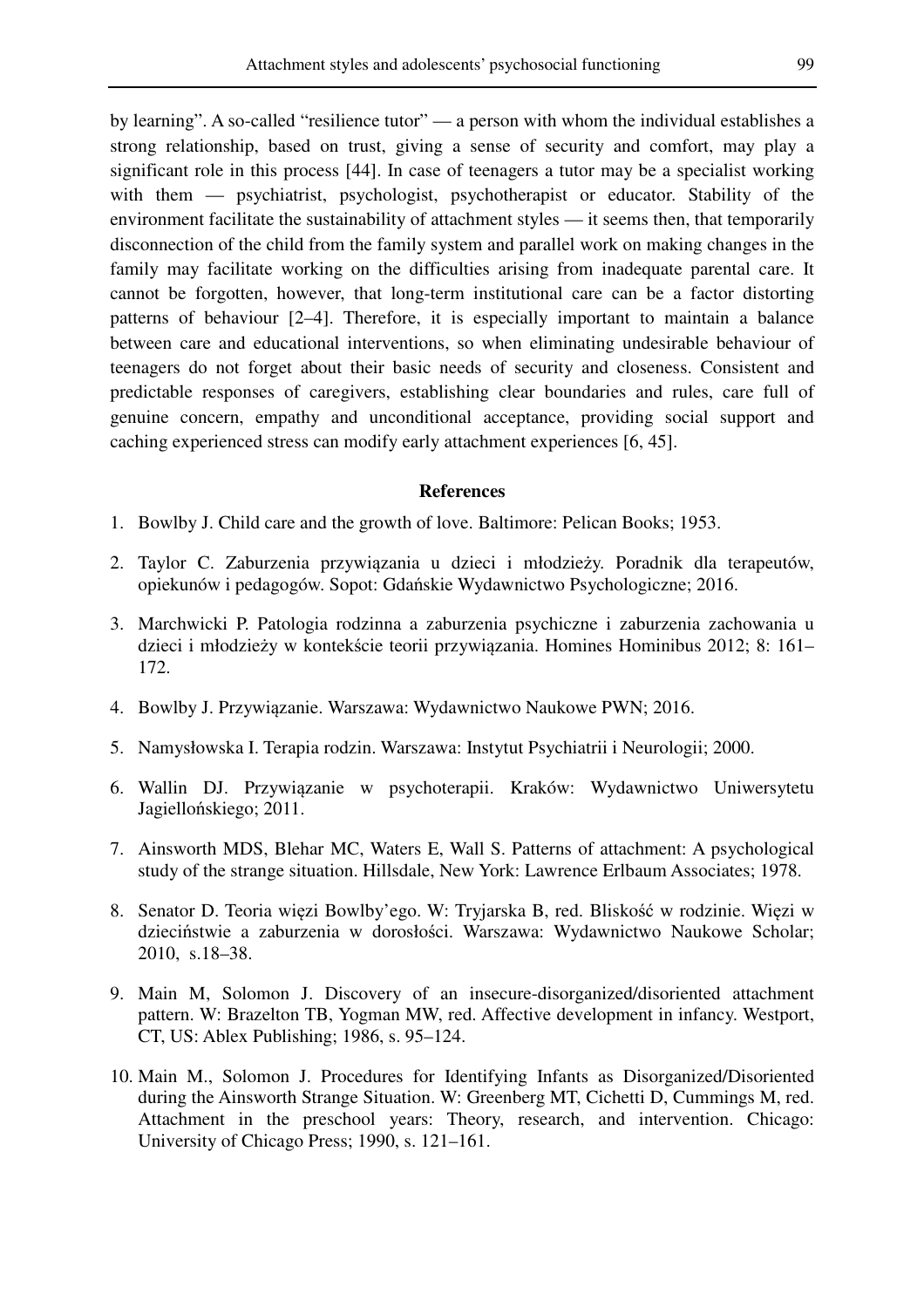- 11. Senator D. Więź zdezorganizowana jako czynnik ryzyka patologii w dzieciństwie i dorosłości. W: Tryjarska B, red. Bliskość w rodzinie. Więzi w dzieciństwie a zaburzenia w dorosłości. Warszawa: Wydawnictwo Naukowe Scholar; 2010, s. 43–62.
- 12. Bartholomew K., Horowitz LM. Attachment styles among young adults: a test of a fourcategory model. J. Pers. Soc. Psychol. 1991; 61(2): 226–244.
- 13. Kwak A. Rodzina i młodzież. Teoria i badania. Młodzież a rodzina. Roczniki socjologii rodziny UAM. 2008–2009; XI: 51–70.
- 14. Combs-Orme T, Renkert LE. Fathers and their infants: caregiving and affection in the modern family. J. Hum. Beh. Soc. Environ. 2009; 9(4): 394–418.
- 15. Grossman K, Grossman KE, Fremmer-Bombik E, Kindler H, Scheuerer-English H, Zimmermann P. The uniqueness of the child–father attachment relationship: fathers' sensitive and challenging play as a pivotal variable in a 16-year longitudinal study. Rev. Soc. Develop. 2002; 11(3): 301–337.
- 16. Matsuoka N, Uji M, Hiramura H, Chen Z, Shikai N, Kishida Y i wsp. Adolescents attachment style and early experiences: a gender difference. Archives of Women's Mental Health. 2006; 9: 23–29.
- 17. Allen JP, Moore C, Kuperminc G, Bell K. Attachment and Adolescent Psychosocial Functioning. Child Dev. 1998; 69(5): 1406–1419.
- 18. Iniewicz G. Zaburzenia emocjonalne u dzieci i młodzieży z perspektywy teorii przywiązania. Psychiatr. Pol. 2008; XLII(5): 671–682.
- 19. Namysłowska I, Siewierska A. Terapia rodzin a terapia par. Psychoter. 2007; 142(3): 37– 42.
- 20. Kaleta K. Rodzinne uwarunkowania społecznego funkcjonowania jednostek w świetle teorii Minuchina i Bowena. Rocz. Psychol. 2011; XIV(2): 141–158.
- 21. Radochoński M. Wybrane zagadnienia psychopatologii w ujęciu systemowej koncepcji rodziny. Rocz. Soc. Rodz. 1998; X: 91–109.
- 22. Lacasa F, Mitjavila M, Ochoa S, Balluerka N. The relationship between attachment styles and internalizing or externalizing symptoms in clinical and nonclinical adolescents. Anales de psicologia. 2015; 31(2): 422–432.
- 23. Jelińska M. Style przywiązania a rozwój osobowy dzieci i młodzieży szanse i zagrożenia. W: Jankowska M, Ryś M, red. W trosce o wewnętrzną wolność osoby. Warszawa: Wydawnictwo Uniwersytetu Kardynała Stefana Wyszyńskiego; 2008, s. 121– 129.
- 24. Marchwicki P. Style przywiązania a postawy rodzicielskie. Doniesienie z badań. Roczniki Psychologiczne. 2004; VII(2), 81–103.
- 25. Juszczyk S. Badania jakościowe w naukach społecznych. Szkice metodologiczne. Katowice: Wydawnictwo Uniwersytetu Śląskiego; 2013.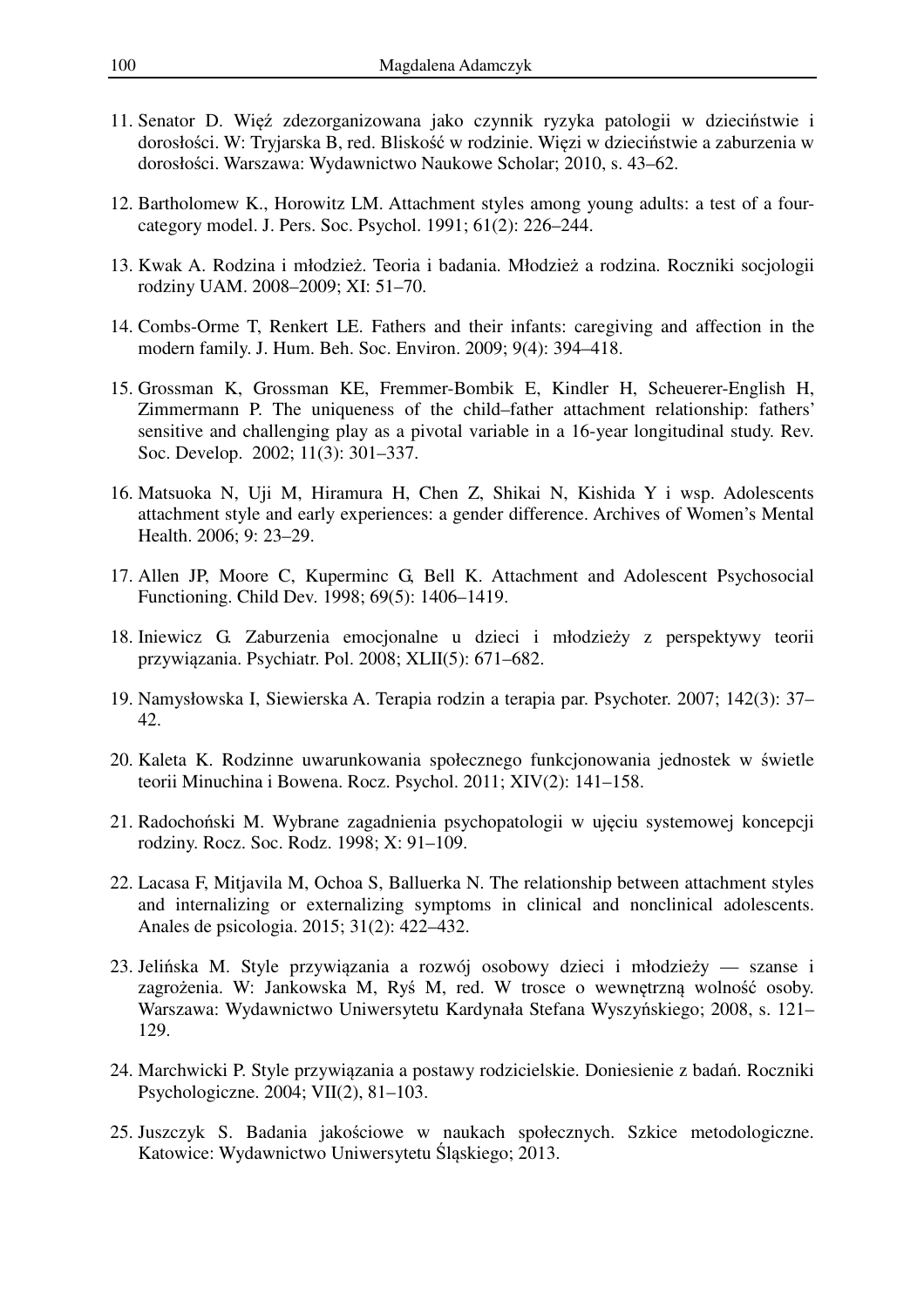- 26. Beck J. Terapia poznawczo-behawioralna. Podstawy i zagadnienia szczegółowe. Kraków: Wydawnictwo Uniwersytetu Jagiellońskiego; 2012.
- 27. Erikson E. Tożsamość a cykl życia. Poznań: Wydawnictwo Zysk i S-ka; 2004.
- 28. Cassidy J. Emotion regulation: influences of attachment relationships. Mon. Soc. Res. Child Develop. 1994; 59 (2–3): 228–249.
- 29. Tryjarska B. Style przywiązania partnerów a tworzenie bliskich związków w dorosłości, W: Tryjarska B, red. Bliskość w rodzinie. Więzi w dzieciństwie a zaburzenia w dorosłości. Warszawa: Wydawnictwo Naukowe Scholar; 2010, s. 185–217.
- 30. Król-Kuczkowska A. Teoria przywiązania jako sposób rozumienia wewnętrznego świata pacjenta. W: Józefik B, Iniewicz G, red. Koncepcja przywiązania. Od teorii do praktyki klinicznej. Kraków: Wydawnictwo Uniwersytetu Jagiellońskiego; 2008, s. 75–89.
- 31. Iniewicz G. Więzi rodzinne z perspektywy teorii przywiązania. W: Józefik B, Iniewicz G, red. Koncepcja przywiązania. Od teorii do praktyki klinicznej. Kraków: Wydawnictwo Uniwersytetu Jagiellońskiego; 2008, s. 129–148.
- 32. Hazan C, Shaver P. Romantic love conceptualized as an attachment process. J. Pers. Soc. Psychol. 1987; 52(3): 511–524.
- 33. Żechowski C, Namysłowska I. Teoria przywiązania a rozwój zaburzeń psychicznych. W: Józefik B, Iniewicz G, red. Koncepcja przywiązania. Od teorii do praktyki klinicznej. Kraków: Wydawnictwo Uniwersytetu Jagiellońskiego; 2008, s. 53–74.
- 34. Fonagy P, Target M, Gergely G, Allen TG, Bateman AW. The developmental roots of borderline personality disorder in early attachment relationships: A theory and some evidence. Psychoanalytic Enquiry. 2003; 23(3): 412–459.
- 35. Barkley RA. Zbuntowane dzieci. Ocena terapeutyczna oraz program pracy z rodzicami. Kraków: Wydawnictwo Uniwersytetu Jagiellońskiego; 2015.
- 36. Kendall PC. Zaburzenia okresu dzieciństwa i adolescencji. Gdańsk: Gdańskie Wydawnictwo Psychologiczne; 2004.
- 37. Boćwińska-Kiluk B. Zachowania autodestrukcyjne w świetle psychoanalizy analiza przypadku. Psychoter. 2013; 164(1): 67–78.
- 38. Schier K. "Gdy dziecko staje się rodzicem" odwrócona troska, czyli zjawisko parentyfikacji w rodzinie. W: Tryjarska B, red. Bliskość w rodzinie. Więzi w dzieciństwie a zaburzenia w dorosłości. Warszawa: Wydawnictwo Naukowe Scholar; 2010, s. 63–80.
- 39. Pawłowska B, Dziurzyńska E, Gromadzka K, Wallace BE, Zygo M. Narcyzm a uzależnienie od telefonu komórkowego u kobiet. Curr. Prob. Psychiatry. 2012; 13(2): 98– 102.
- 40. Gościniak J, Mocek M. Narcyzm i patologia narcystyczna w ujęciu psychologii self Heinza Kohuta. Roczniki Psychologiczne. 2008; XI(2): 7–26.